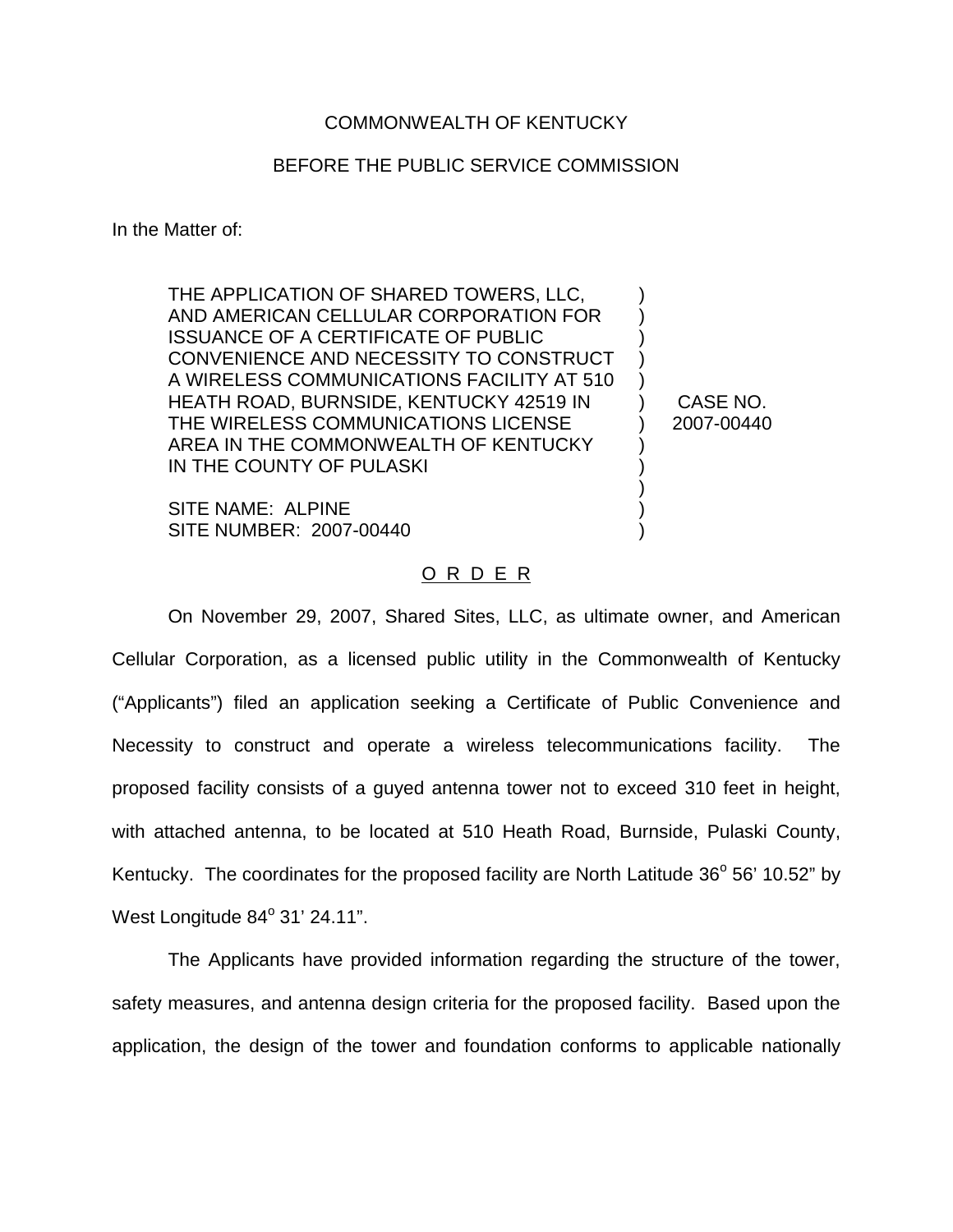recognized building standards, and a Licensed Professional Engineer has certified the plans.

Pursuant to 807 KAR 5:063, the Applicants have notified the County Judge/Executive of the proposed construction. The Applicants have filed applications with the Federal Aviation Administration ("FAA") and the Kentucky Airport Zoning Commission ("KAZC") seeking approval for the construction and operation of the proposed facility. The FAA application has been approved, but the KAZC decision is still pending.

The Applicants have filed evidence of the appropriate notices provided pursuant to 807 KAR 5:063. The notices solicited comments and informed the recipients of their right to request intervention. On December 14, 2007, the Commission granted full intervention to William and Dessie Calhoun in this matter. By Order dated January 14, 2008, the Commission ordered the Applicants and the Calhouns to file a statement indicating whether the parties had resolved all outstanding concerns in this matter. Additionally, the Calhouns were ordered to notify the Commission within 15 days of the date of the Order of their intent to remain as interveners in this matter. On January 25, 2008, the Applicants filed their statement indicating they had spoken with counsel for the Calhouns to address any questions his clients had regarding the proposed tower. To date, the Commission has received no written statement from the Calhouns indicating whether the parties have resolved their concerns. Additionally, the Commission has received no further comments from the Calhouns indicating their desire to remain as intervenors.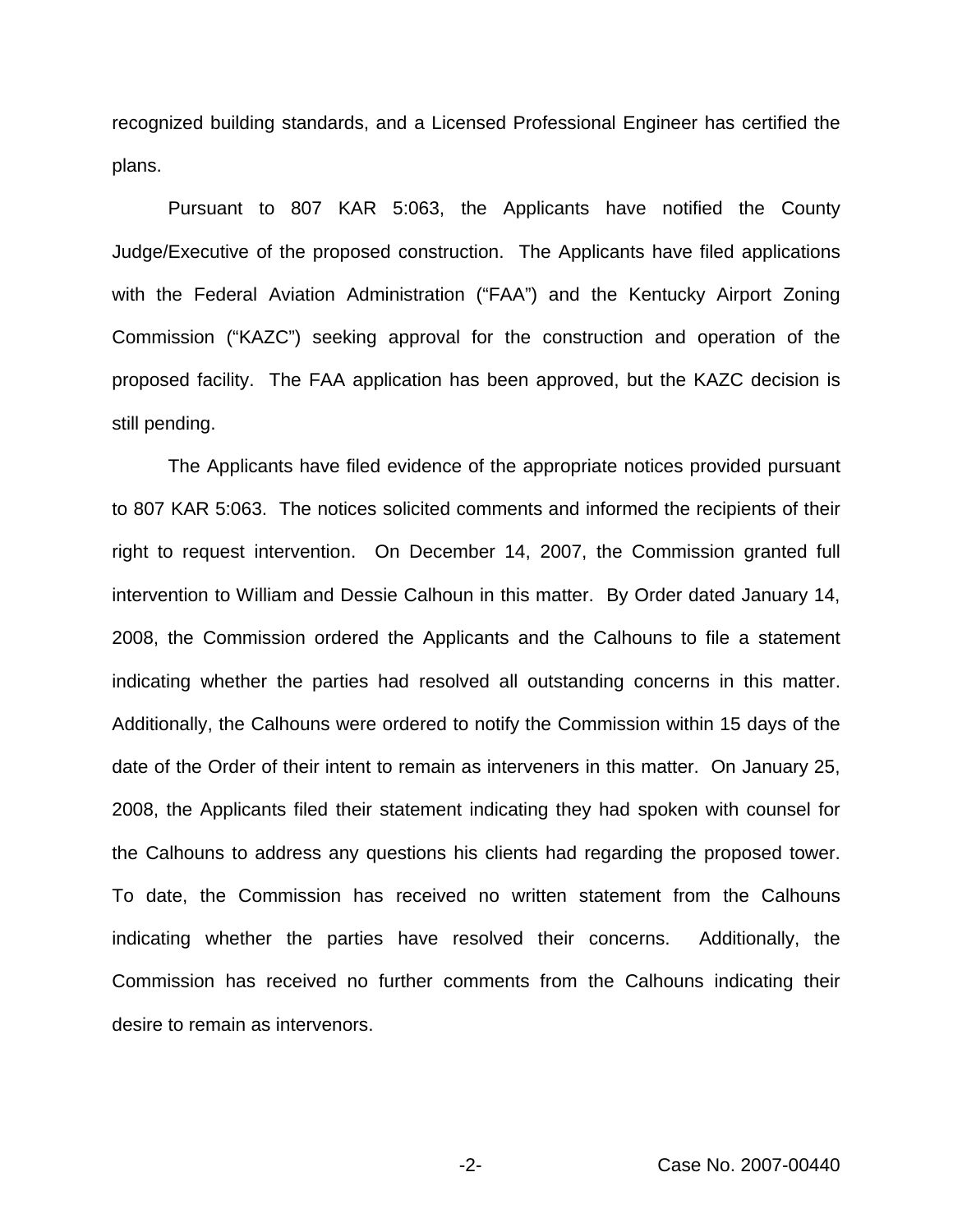The Commission, having considered the evidence of record and being otherwise sufficiently advised, finds the Applicants have demonstrated a facility is necessary to provide adequate utility service and that, therefore, a Certificate of Public Convenience and Necessity to construct the proposed facility should be granted.

Pursuant to KRS 278.280, the Commission is required to determine proper practices to be observed when it finds, upon complaint or on its own motion, that the facilities of any utility subject to its jurisdiction are unreasonable, unsafe, improper, or insufficient. To assist the Commission in its efforts to comply with this mandate, the Applicants should notify the Commission if they do not use this antenna tower to provide service in the manner set out in their application and this Order. Upon receipt of such notice, the Commission may, on its own motion, institute proceedings to consider the proper practices, including removal of the unused antenna tower, which should be observed by the Applicants.

IT IS THEREFORE ORDERED that:

1. The Applicants are granted a Certificate of Public Convenience and Necessity to construct a wireless telecommunications facility. The proposed facility consists of a guyed antenna tower not to exceed 310 feet in height, with attached antenna, and is to be located at 510 Heath Road, Burnside, Pulaski County, Kentucky. The coordinates for the proposed facility are North Latitude  $36^{\circ}$  56' 10.52" by West Longitude  $84^{\circ}$  31' 24.11".

2. The Applicants shall file a copy of the final decision regarding the pending KAZC application for the proposed construction within 10 days of receiving the decision.